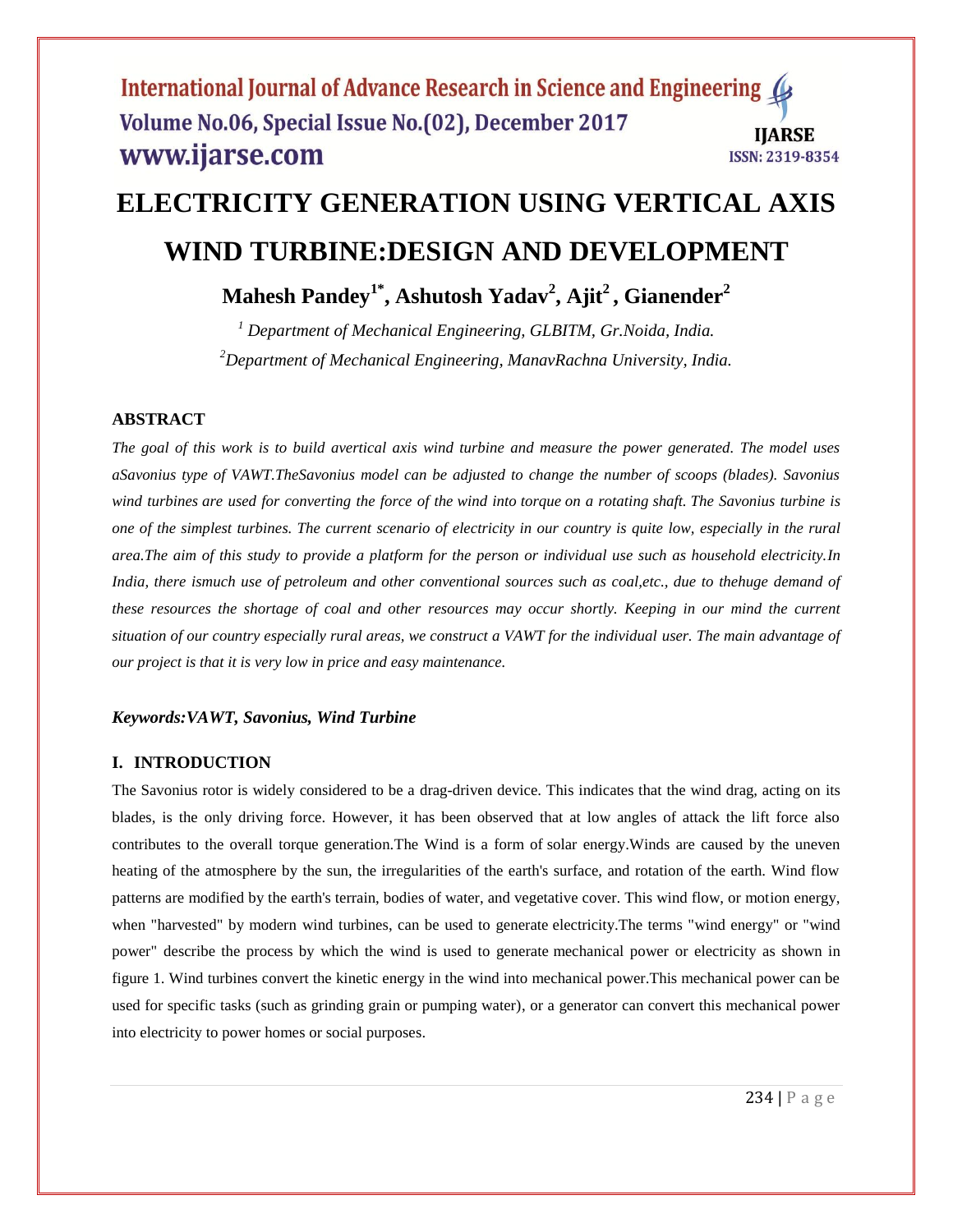

#### **Figure 1. Rotation of wind turbine**

The wind in India are influenced by the strong south-west summer monsoon, which starts in May-June, when cool, humid air moves towards the land and the weaker north-east winter monsoon, which starts in October, when cool, dry air moves towards the ocean. During the period March to August, the winds are uniformly strong over the whole Indian Peninsula, except the eastern peninsular coast. Wind speeds during the period November to march are relatively weak, though higher winds are available during a part of the period on the Tamil Nadu coastline.

### **II. WORKING PRINCIPLE**

The Wind is caused by the uneven heating of the atmosphere by the sun, variations in the earth's surface, and rotation of the earth. Mountains, bodies of water, and vegetation all influence wind flow patterns. Wind turbines convert the energy in the wind to electricity by rotating propeller-like blades around a rotor. The rotor turns the drive shaft, which turns an electric generator. Three key factors affect theamount of energy a turbine can harness from the wind are wind speed, air density and swept thearea.

The equation for Wind Power is:

P=  $1\rho$  AV<sup>3</sup>2

#### **Wind speed**

The amount of energy in the wind varies with the cube of the wind speed, in other words, if the wind speed doubles, there is eight times more energy in the wind. Small changes in wind speed have a large impact on the amount of power available in the wind.

#### **Density of the air**

Thedenserthe air, the more energy received by the turbine. Air density varies with elevation and temperature. Air is less dense at higher elevations than at sea level, and warm air is less dense than cold air.

235 | P a g e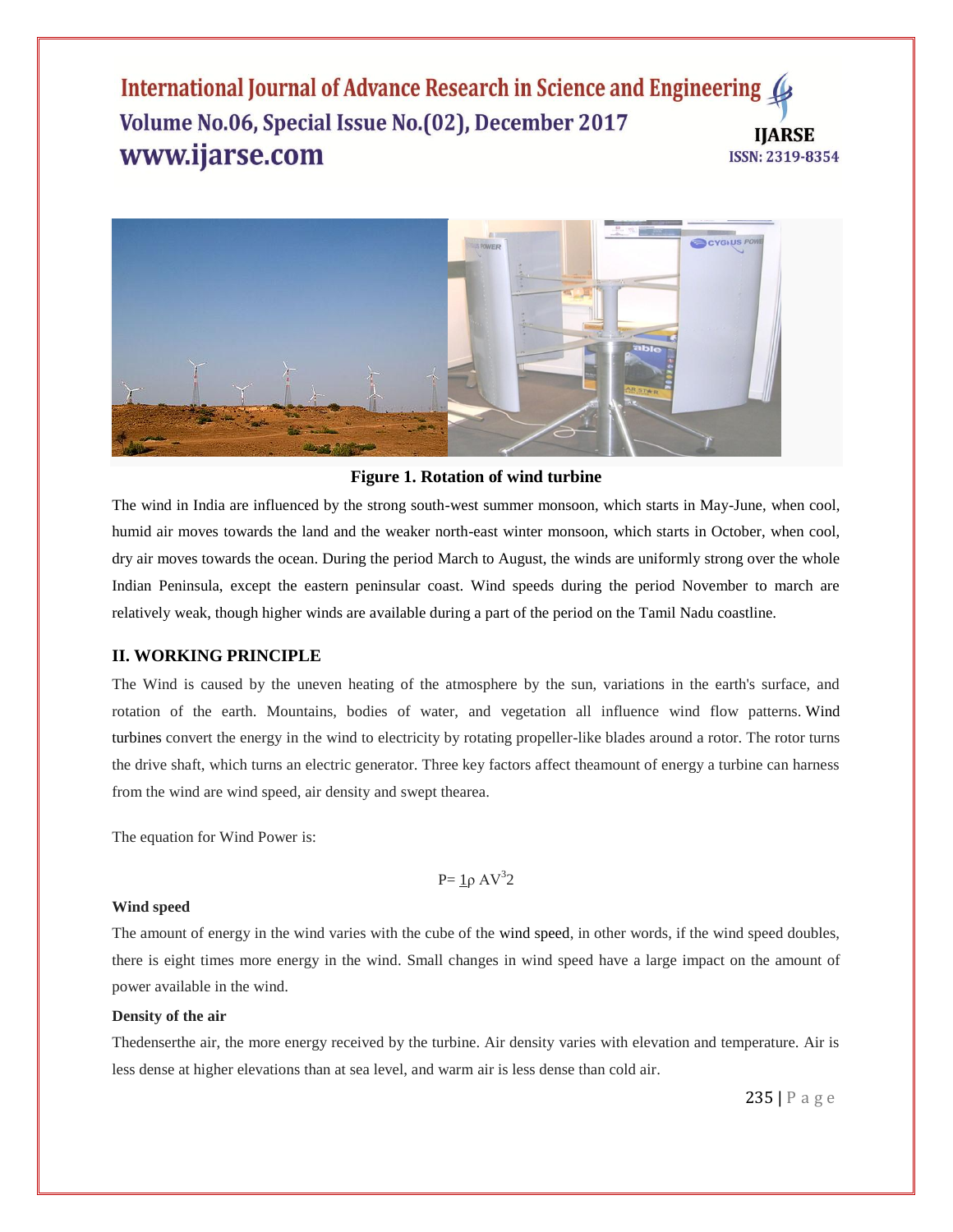## **Swept area of the turbine**

The larger the swept area (the size of the area through which the rotor spins), the more power the turbine can capture from the wind. Since the swept areais

$$
A = pir^2
$$

where  $r =$  radius of the rotor, a small increase in blade length results in a larger increase in the power available to the turbine.

## **Types of wind turbine**

- 1) horizontal axis wind turbine
- 2) vertical axis wind turbine

## **Horizontal Axis Wind Turbine**

The rotor of the horizontal axis wind turbine rotates around a horizontal axis, and during working, the rotating plane is vertical to the wind direction. The blades of the wind turbine are installed perpendicularly to the rotating axis, and form a certain angle.The number of the blades depends on the function of the wind turbine. The wind turbine with more blades is often called as the Low-speed Wind Turbine, and when it works at low speed, it will gain a high ratio of utilization of the wind and high torque. The wind turbine with fewer blades is often named as the High-speed Wind Turbine, and when it works at high speed, it will gain a high ratio of utilization of the wind, but the starting wind speed should be high. Because of its fewer blades, in the same condition of power, the rotor of the Low-speed is much lighter, so it is suitable to generate power.The horizontal axis wind turbine can also be divided into the Lifttype Wind Turbine and the Resistance-type Wind Turbine, and the former has a high rotating speed, while the latter has a low rotating speed.

#### **Vertical Axis Wind Turbine**

The other major classification for wind turbines is vertical axis wind turbines. These turbines spin on a vertical axis. This turbine is an example of a commercially used vertical axis turbine. One of the major problems with vertical axis wind turbines is that an initial force is required to start the turbine"s spinning. Another issue is that they are difficult to be designed for high altitudes.The blades on a vertical axis wind turbine can utilize an airfoil design like the VAWT; however, a VAWT can also use blades that directly face the wind.VAWT come in different types,but all share the feature that the main rotor shaft is arranged vertically (and not horizontally).VAWT are considered easier to install and maintain as the generator, and other primary components can be placed near the ground.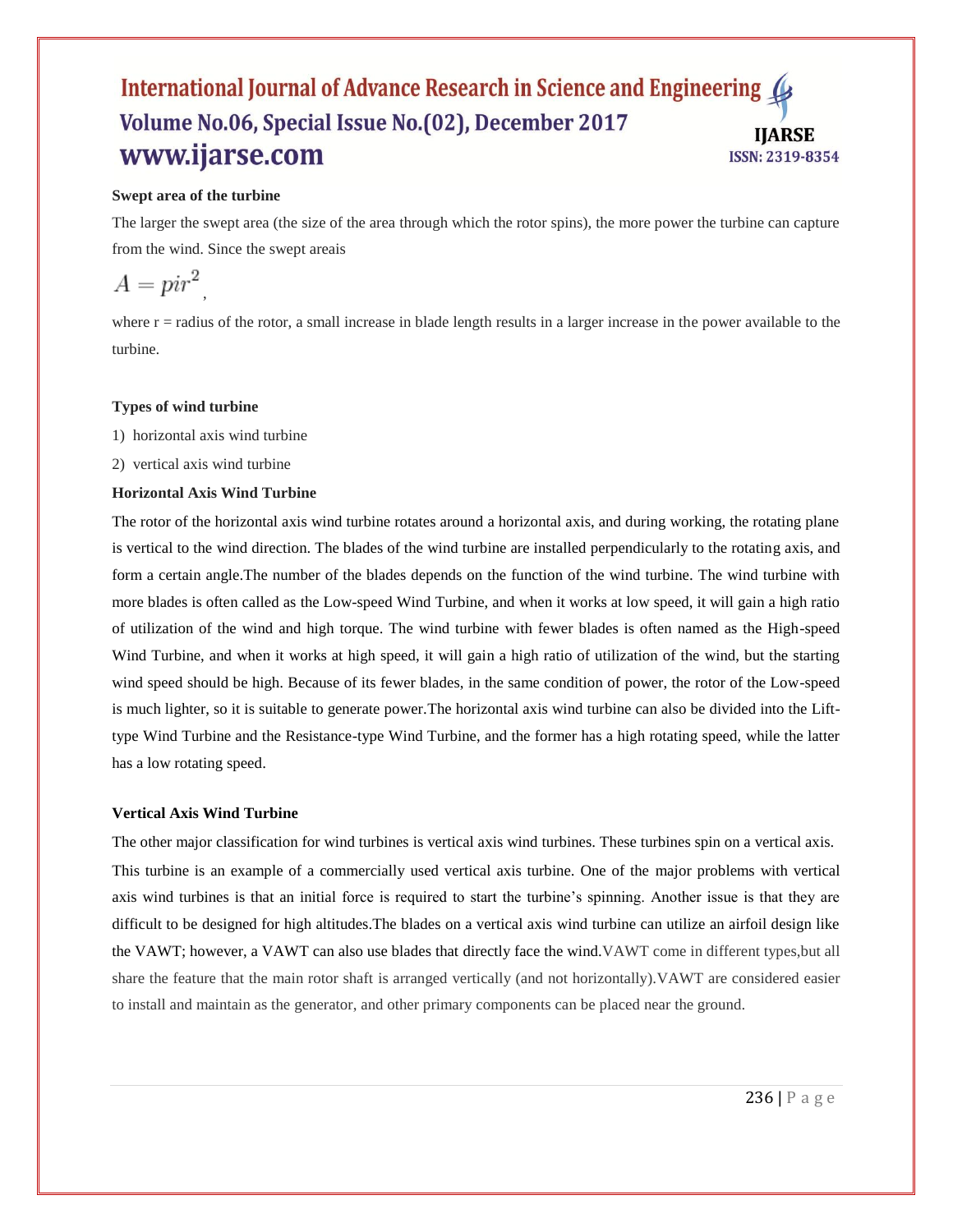## **Savonius Application for Domestic Purpose**

- Savonius turbines are used whenever cost or reliability is much more important than efficiency.
- Most anemometers are Savonius turbines for this reason, as efficiency is irrelevant to the application of measuring wind speed.
- Much larger Savonius turbines have been used to generate electric power on deep-water buoys, which need small amounts of power and get very little maintenance.
- The design is simplified because, unlike with horizontal axis wind turbines (HAWTs), no pointing mechanism is required to allow for shifting wind direction and the turbine is self-starting.
- Savonius and other vertical-axis machines are good at pumping water and other high torque, low rpm applications and are not usually connected to electric power grids. They can sometimes have long helical scoops, to give smooth torque.Small Savonius wind turbines are sometimes seen used as advertising signs where the rotation helps to draw attention to the item advertised

## **Principles of Savonius Rotor Wind Turbine**

Savonius turbines are one of the simplest turbines. Aerodynamically, they are drag-type devices, consisting of two or three blades. A two blades savonius wind turbine would look like an "S" letter shape incross-section.The savonius wind turbine works due to the difference in forces exerted on each blade. The lower blade caught the air wind and forcedthe blade to rotate around its central vertical shaft. Whereas, the upper blade hits the blade and causes the air wind to be deflected sideways around it. Experimental Comparison Study for Savonius wind Turbine of two andthree Blades at Low wind speed because of the curvature of the blade, the blades experience less drag force when moving against the wind than the blades when moving with the wind. Hence, the half cylinder with theconcave side facing the wind will experience more drag force than the other cylinder, thus forcing the rotor to rotate.The differential drag causes the Savonius turbine to spin. For this reason, Savonius turbines extract much less of the wind's power than other similarly sized lift type turbines because much of the power that might be captured has used up pushing the convex half, so savonius wind turbine has a lower efficiency. Similarly, the threebladessavonius wind turbine is constructed from three half cylinders, they are arranged at  $(120^{\circ})$  relative to each other.

#### **Basic Concept of Savonius VAWT**

The performance of savonius wind turbine can be explained according to the following three basic rules that are still applicable.

1. The speed of the blade tips is ideally proportional to the speed of thewind.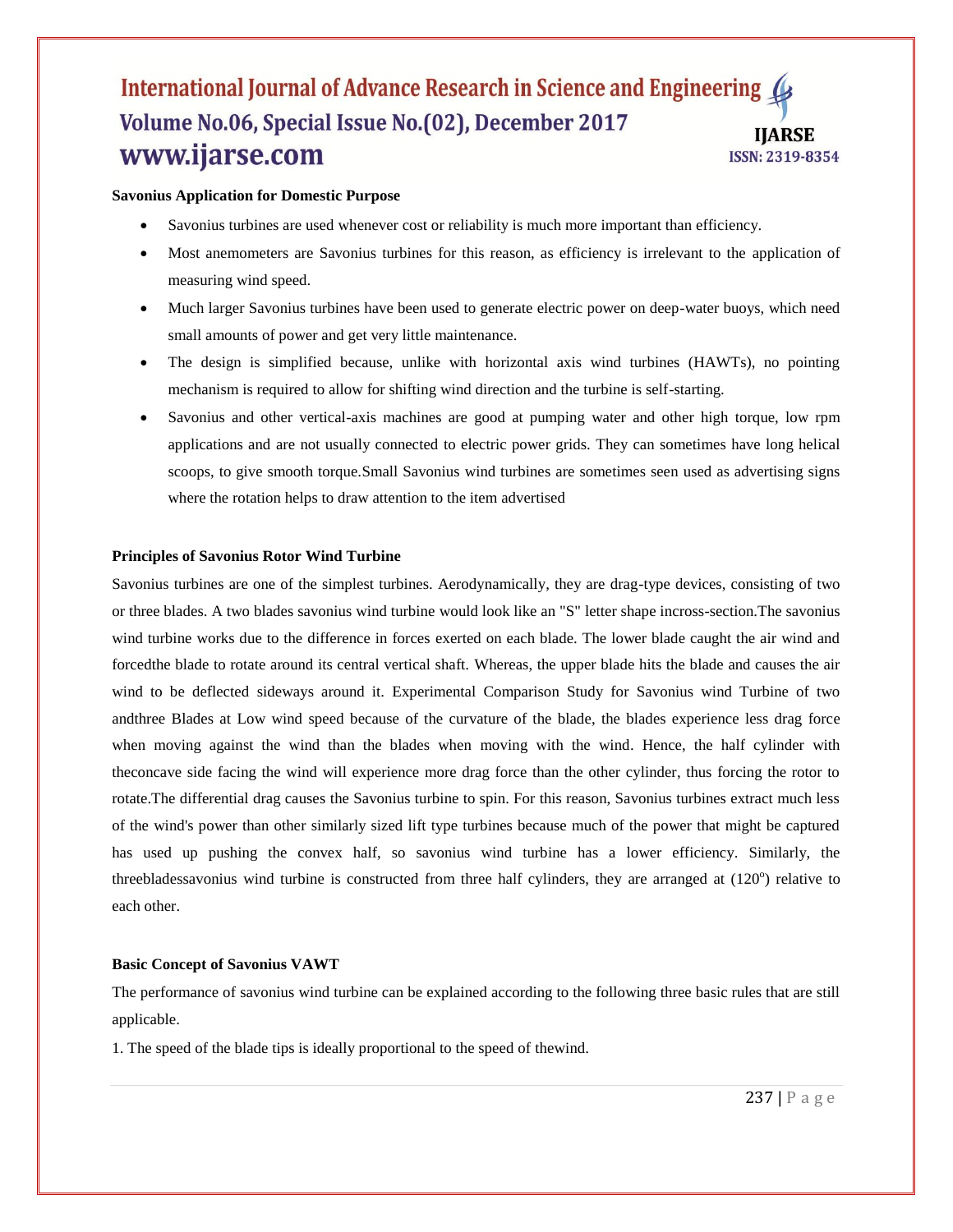2. The maximum torque is proportional to the speed of wind squared.

3. The maximum power is proportional to the speed of wind cubed.

The performance of any wind turbine can be expressed in the form of torque coefficient (Ct) and the coefficient of power (Cp) versus the tip speed ratio ( $\gamma$ ).

#### **The swept area (As)**

As the rotor turns, its blades generate an imaginary surface whose projection on a vertical plane to wind direction is called the swept area.

The amount of energy produced by a wind turbine primarily depends on the rotor area also referred to as crosssectional area, swept area, or intercept area.

The swept area for theSavonius wind turbine can be calculated from the dimensions of the rotor.

Savonius area = The swept area =  $As = H * D$ 

Where:  $H =$  the rotor height (m).  $D =$  the rotor diameter (m)

#### The Tip speed ratio  $(\lambda)$

The tip speed ratio is the ratio of the product of blade radius and angular speed of the rotor to the wind velocity [10]. The peripheral tip velocity of the rotor  $(V_{\text{rotor}})$  is defined

Whereas,  $V_{\text{rotor}}$  = the tip speed (the peripheral velocity of Savonius rotor) (m/sec)  $\omega$  = the angular velocity of Savonius rotor (rad/sec).  $D =$  the diameter of the semi-cylindrical Savonius rotor (m). Now the Tip Speed Ratio (TSR) of a turbine is expressed as:

Tip speed Ratio, TSR =  $\lambda = \frac{V Rotor}{V}$  $\frac{otor}{V} = \frac{\omega * d}{V}$  $\frac{u}{v}$ , Where V = the wind speed (m/sec)

## **Power Coefficient (Cp) Analysis**

Power coefficient, (Cp) of a wind turbine is the ratio of maximum power obtained from the wind to the total power available in the wind.

This hypothesis shows the relationship between the power coefficient (Cp).

The wind speed (V), which expresses the basic theory of the Savonius wind turbine. Principally the power that the savonius rotor can extract from the wind (Pw) is less than the actual available from the wind power (Pa).

The available power (Pa), which is also the kinetic energy (KE) of the wind, can be defined as:

$$
KE = P = 1/2ma. V^2(Watt)
$$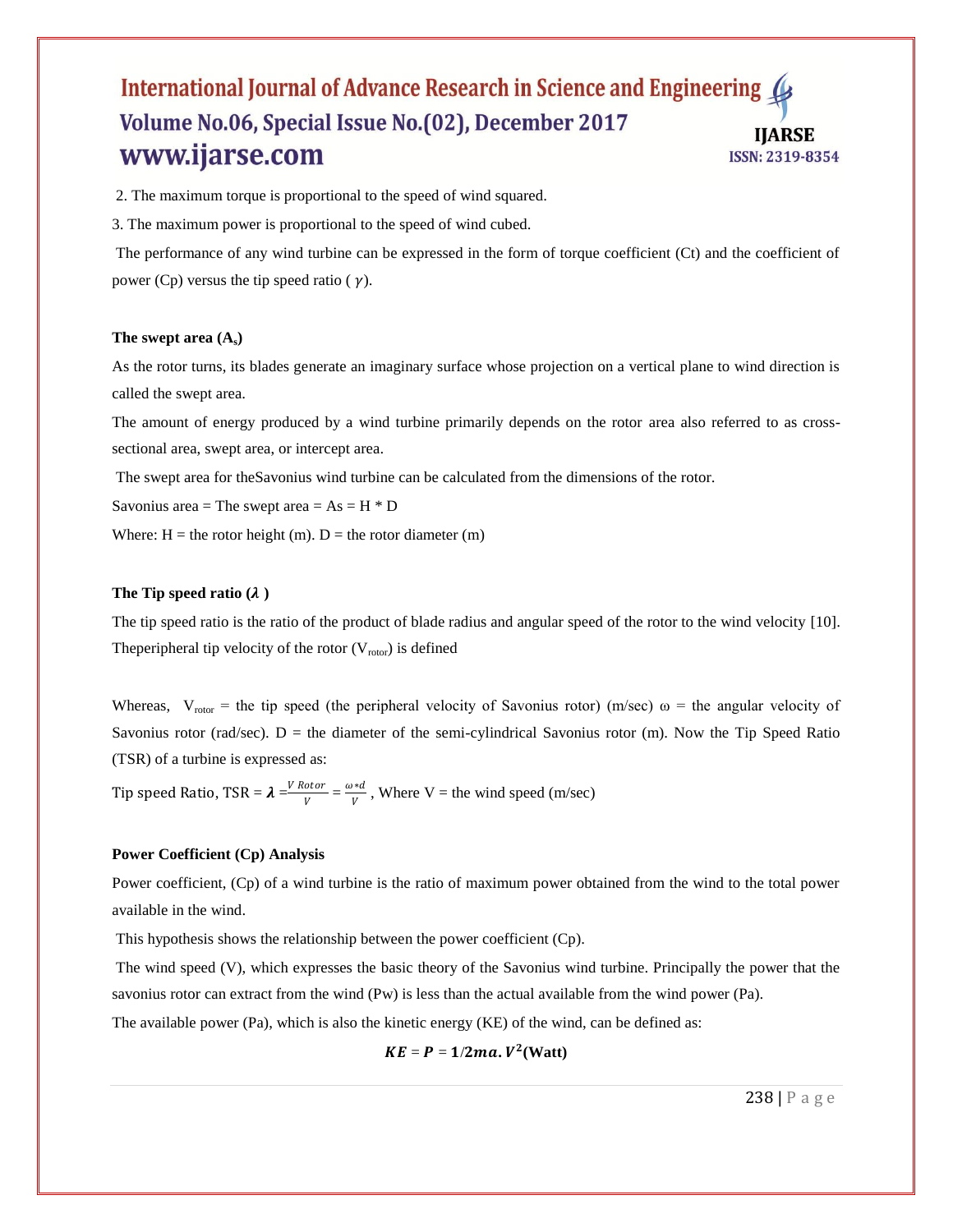$P = 1/2\rho$  . As .  $V^3$ 

Where:  $ma = wind$  mass flow rate striking

the swept area of the wind turbine (kg/sec). =  $\rho$ .As. V

However, the swept area  $(As = H * D)$ , therefore the actual power becomes:

$$
P=1/2\rho \cdot H \cdot D \cdot V^3
$$

The power that the rotor extracts from the wind are:

#### $Pw = T * \omega(Watt)$

Where:  $Pw =$  the power that the rotor extracts from the wind (Watt).

The power coefficient (Cp) is given by:

 $\mathcal{C}p$  =extracted power from the wind to the available power of the wind

$$
C_p = P \cdot P
$$

The theoretical energy possessed by the wind flowing at a certain velocity 'v' can be expressed mathematically,

$$
P = \frac{1}{2} \rho A V^3
$$

The performance of the Savonius wind turbine is determined by the coefficient of performance (Cp). It is theoretically defined as the ratio of the aerodynamic power generated by the wind turbine to the power possessed by the wind incoming on the surface of the rotor.

Savonius wind rotor is constructed simply of two vertical half cylinders, as shown in Figure 1.

The ratio between rotor height (H) and rotor diameter (D) is called the aspect ratio  $(\alpha)$ .

Some parameters can be defined through the following relations:

Tip Speed Ratio (γ) : γ = 
$$
\frac{\omega R}{V}
$$
  
Aspect Ratio (α) =  $\frac{\text{rotor height (H)}}{\text{diameter (D)}}$ 

**Overlap Ratio (β)** = 
$$
\frac{\text{overlap (e)} - \text{diameter of the shaft (a)}}{\text{rotor diameter (D)}}
$$

From the measured values of mechanical torque and rotational speed, the mechanical power can be estimated at each wind speed.

#### **III. RESULT AND ANALYSIS**

239 | P a g e The experiment's procedure was carried out and tested in the wind tunnel, and the required measurement was obtained to study the performance of the two blades and three blades savonius wind turbine and makes the comparison between them to see which one is better in performance than the other. The performance [the dimensionless parameters torque coefficient (*Ct*) and power coefficient (*Cp*)] was evaluated as afunction of the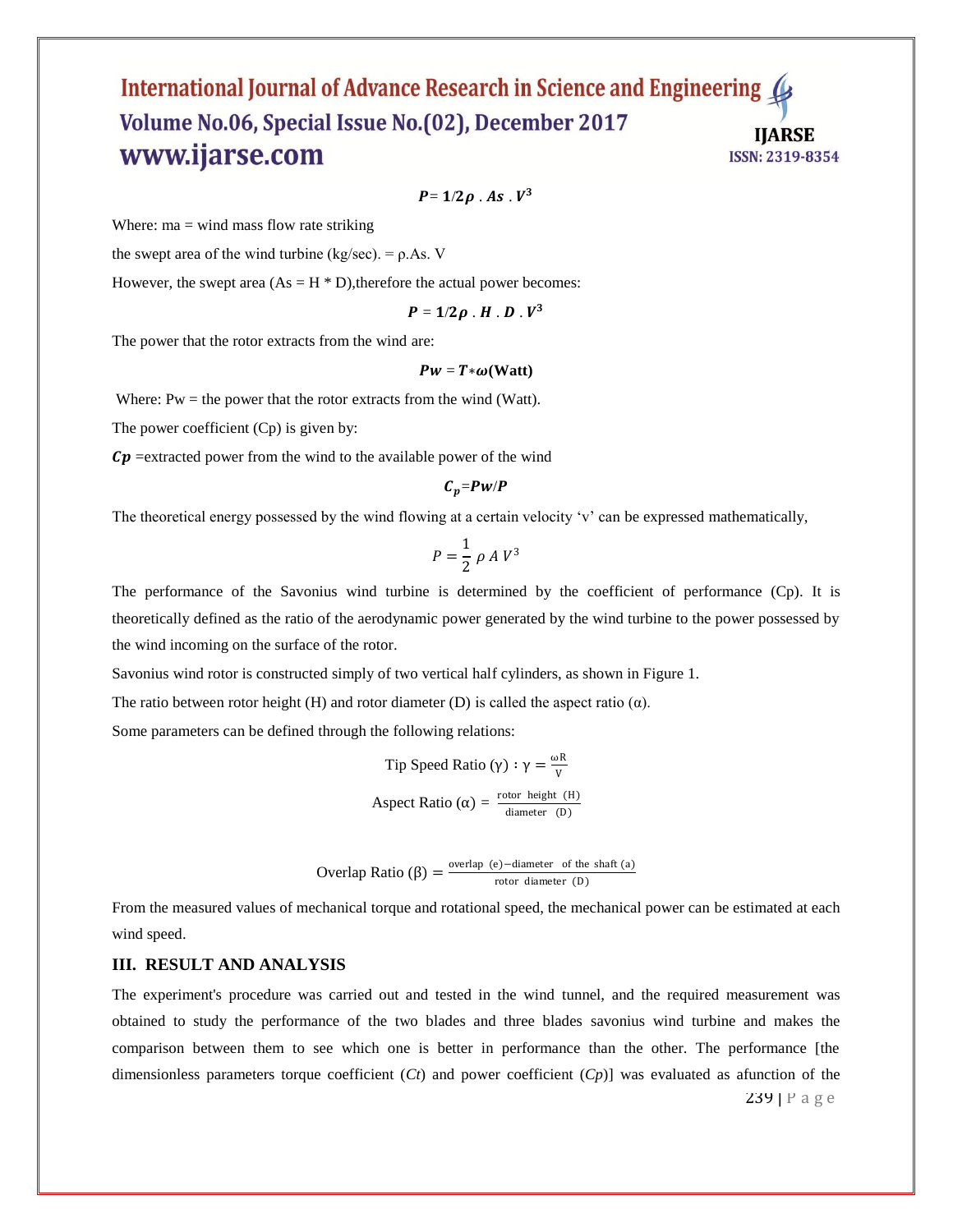dimensionless parameter the tip speed ratio (*λ*) at low wind speeds regarding starting acceleration and maximum noload speed.It observed that the plot between the wind (air) speed and the rotor revolution (rpm) for both two and three blades savonius wind turbine; it appears that as the wind speed increases from  $[(0 \text{ m/s}) \text{ to } (3 \text{ m/s})]$  where the savonius wind turbine is initiated and starts to move. At this wind velocity where the wind turbine starts to move, the wind velocity is called the cut in speed, the low cut-in speed for this type of wind turbine which is about (2.5 m/s) and two blades savonius is a little bit lesser than three blades.Savonius turbines are much less efficient than HAWT and the Darrieus VAWT (around 15%, see below Calculating wind power) but contrary to the former; they perform well in turbulent wind conditions and, contrary to the latter, they are self-starting. Structurally they are resilient, resist high winds well without being damaged and are quiet compared to other types.As opposed to the Darrieus which uses lift, the Savonius is a "drag" device. It consists of 2-3 "scoops": curved structures that experience less drag when moving against the wind than when moving with the wind because of the scoops" curved shape. From an aerodynamic perspective, it is this differential drag that causes the Savonius turbine to spin.

#### **Selection of No. of Blades**

The high rotational speed, the cause is that slim rotor with a small diameter can get higher rotational speed but lower torque**,** and vice versa rotor with bigger rotational diameter produces a bigger torque but a lower rotational speed. It is observed that static torque for two blades savonius wind turbine varies with the angle of attack [angle of rotation (  $\alpha$ )] for a wind speed of ( $V = 5.3$  m/s), the static torque was measured at every (30<sup>o</sup> to 360<sup>o</sup>), it appears the torque that can be produced during each revolution is an oscillatory torque.It shows the static torque coefficient for two blades savonius wind turbine for different wind speed (5.3  $\&$  4.6 m/s), the static torque coefficient varies with increasing the angle of rotation, it starts to increased from  $(0^{\circ}$  to 30<sup>0</sup>) to reach its maximum value of  $(0.83 \& 0.65)$ respectively and then goes down to decrease from  $(30^{\circ}$  to 150°) to get it lowest value of  $(0.11 \& 0)$ . It is noticeable that torque values are yielding the symmetry for flow angles higher than  $(180^\circ$  to  $360^\circ)$ . At an angle of  $(150^\circ$  and 330°), the static torque coefficient has its lowest value, and for lower wind speed it may have a negative torque. The static torque coefficient for three blades savonius wind turbine for (5 m/s) wind speed, the static torque coefficient varies with increasing the angle of rotation, it starts to increased from  $(0^{\circ}$  to  $60^{\circ})$  and then goes down to decrease from (60 $\degree$  to 120 $\degree$ ), It is noticeable that torque values are yielding the symmetry for flow angles higher than (120 $\degree$ ) from  $(120^{\circ}$  to  $210^{\circ})$  and  $(240^{\circ}$  to 330°). The static torque for both two and three bladesis found to be positive at any angle, high enough to obtain self-starting conditions.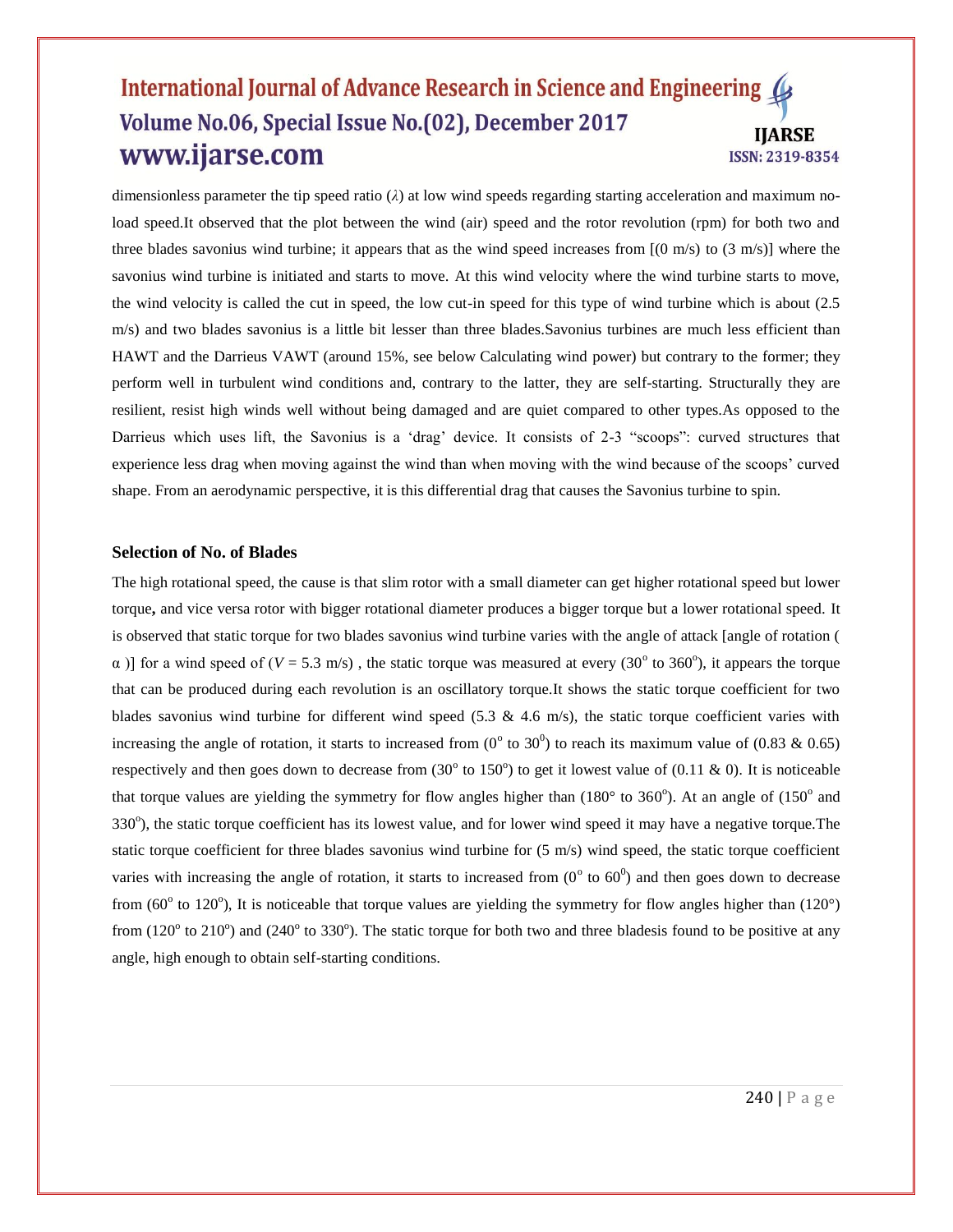

**Figure 2.savonius wind turbine**

# **Blade Design**

Rotor dia. D =520mm,

Height of blade H =800mm,

Bearing distance = 1000mm,

 $Thickness = 30 gauge = .315mm$ 

Swept Area  $=$  H $*$  D

 $A_s = 800 * 520 = .43 m^2$ 

P (available) =  $1/As. V^3$ 

 $= 1/2*1.2*.43*(7.5*7.5*7.5) = 108.84$  Watt



**Figure 3. Graph showing coefficient of performance**

From the figure 3, we consider the value of  $Cp= 0.3$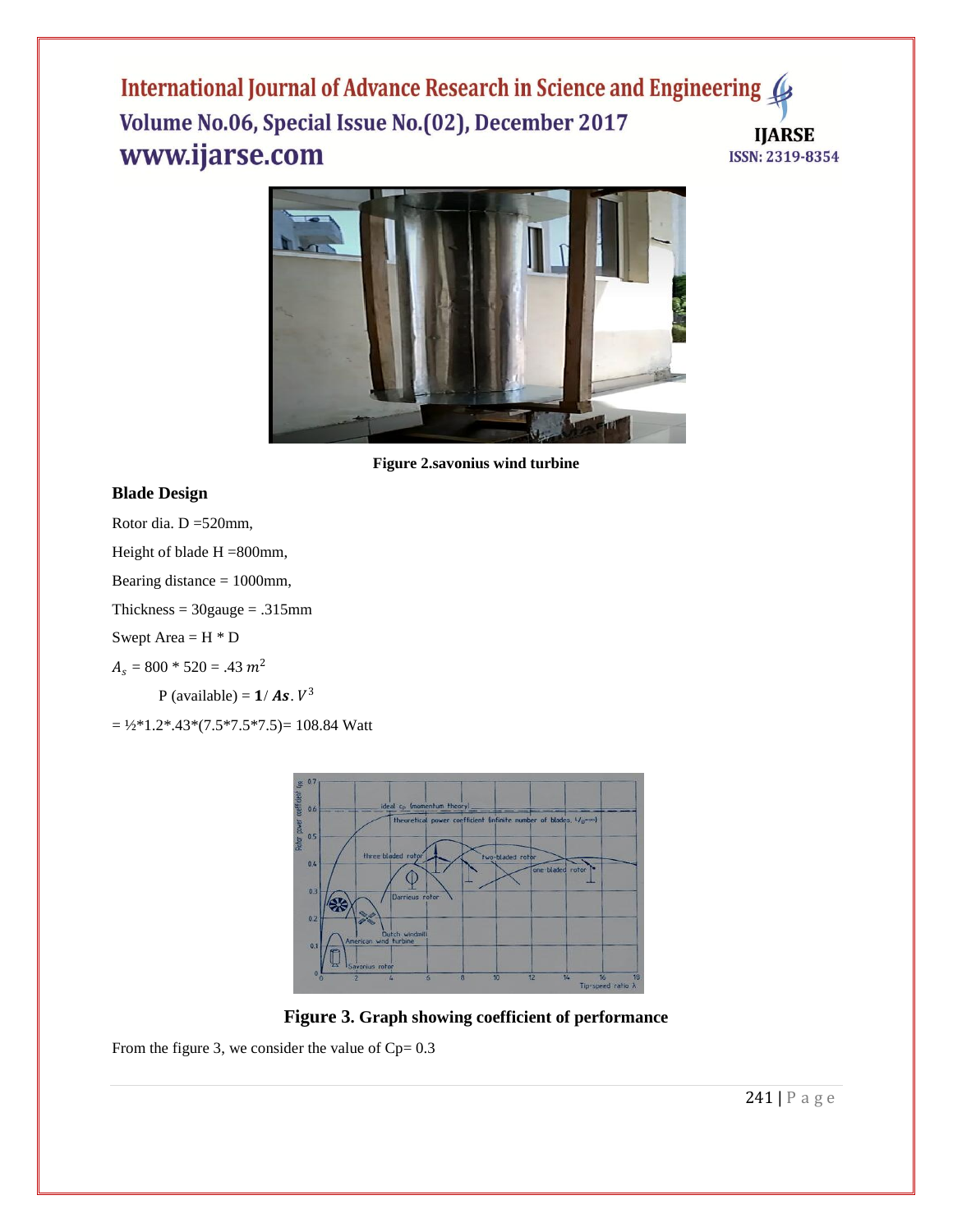$C_p = P \mathbf{W}/P$ 

 $0.3 = P w/108.84$ 

 $Pw = 32.65$  Watt

Tip Speed Ratio, TSR =  $\lambda = \frac{V \cdot R}{V}$  $\frac{otor}{V} = \frac{\omega * d}{V}$ V

 $\lambda$ = 1: For savonius VAWT

 $1=(\omega^*.26)/7.5$ 

 $\omega$ =27.77 rpm

 $Pw = T^* \omega$ 

 $T= 1.17$  N-m

**Table 1. Wind blades specification**

| <b>Blades</b> | S-Shaped | 30    | 28    | 26    |
|---------------|----------|-------|-------|-------|
|               |          | Gauge | Gauge | Gauge |
| Quantity      |          |       |       |       |
| Weight (N)    | ◠<br>لىد | C     | 4     | C     |

Density of material ( $\rho$ ) = 2.7\*10<sup>3</sup> kg/m<sup>3</sup>

Weight of Blades =  $\rho * h * v * g$ 

 $W = 7.17 N$ 

 $Moment = (W * L)/4$ 

 $= (7.17 * 0.8)/4$ 

 $=1.43N-m$ 

# **Design of Shaft**

According to Maximum Shear Stress Theory

$$
d_o^3 = \left[\frac{16}{(\pi * \tau_{max})} \cdot \sqrt{M^2 + T^2} \left[1/(1-K^4)\right]\right]
$$
  
Let, k =  $d_o/d_i = 0.5$   
 $d_o = 5.607 \text{mm}$   
 $d_i = 2.80 \text{mm}$ 

242 | P a g e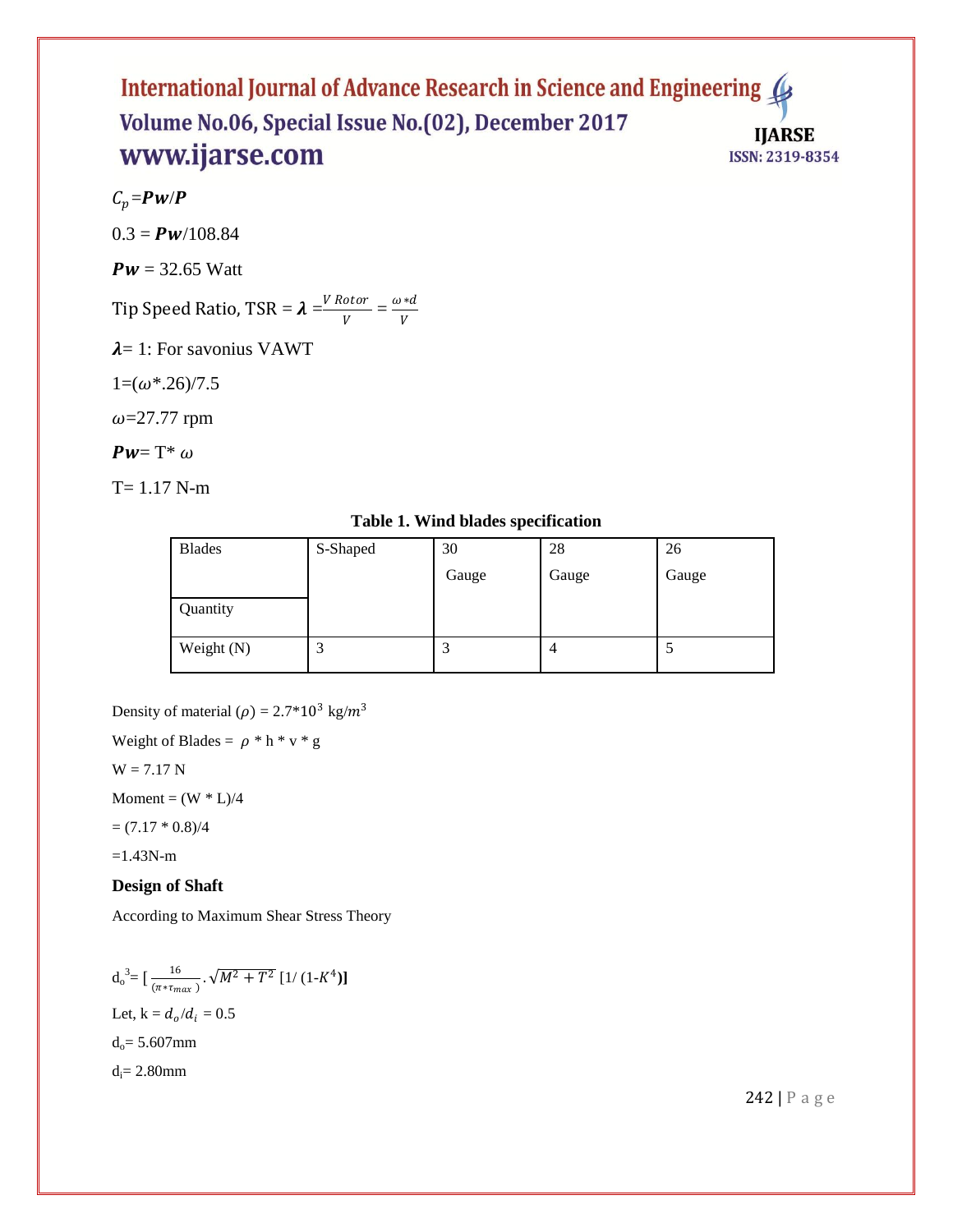## **Specification of motor**

Volts = 12V  $P = V * I = 36$  watt  $N = 200$ rpm $T_{electrical} = P/W = 1.719N$ -m  $I = 3ampT<sub>wind</sub> \geq T<sub>electrical</sub> + T<sub>req. for blade</sub>$  $\geq$ 1.719 + 1.93

≥3.649

## **IV. CONCLUSION & DISCUSSION**

The design concept is meant to be sustainable and environmentally friendly. It concluded that it has asimple geometry and cheap construction with moderate output. It also starts rotating at lower wind speeds and required less power than others similarlysized lift-type turbines.The emerging trends in the technology have shown a way to the use of non-conventional energy source are more efficiently regarding power generation on the basis of societyperspective.

## **ACKNOWLEDGEMENTS**

The authors would like to be obliged to G.L.BAJAJ Institute of technology& management, greater Noida and ManavRachna University, Faridabad for providing permission and extra assistance for the experimental paper. Thanks are due to all scholars and staff for their cooperation and support during work.

#### **REFERENCES**

- [1] David A. Spera, Wind Turbine Technology, Fundamental Concepts of wind Turbine Engineering, 2<sup>nd</sup> Edition, ASME Press, 2009,New York.
- [2] Fartaj, A., Islam, M. & Ting, D.S.K, Aerodynamic models for Darrieus-type straight-bladed vertical axis wind turbines. *Renewable & Sustainable energy Review, 12(4),* 2006, 1087-11 08.
- [3] Bernhoff H., Eriksson, S., &Leijon M., Evaluation of different turbines concept for wind power, *Renewable & Sustainable energy Reviews, 12 (5)*, 2006, 1419-1434.
- [4] Dabiri, J. O., Potential Order-of-Magnitude Enhancement of Wind Farm Power Density via Counter Rotating Vertical Axis Wind Turbine Arrays, *Journal of Renewable and Sustainable Energy, 3(4)*, 2011
- [5] RacitiCastelli, M., Englaro, A.,Benini, E.,TheDarrieus wind turbine: Proposal for a new performance prediction model based on CFD,*Energy 2011, 36*, 4919–4934
- [6] Li, C., Zhu, S., Xu, Y.L., Xiao, Y., 2.5 D large eddy simulation of avertical axis wind turbine in consideration of high angle of attack flow, *Renewable Energy,2013*, 51, 317– 330.
- [7] Carrigan, T.J., Dennis, B.H., Han, Z.X., Wang, B.P., Aerodynamic shape optimization of a vertical-axis wind turbine using differential evolution,*ISRN Renew. Energy, 2012*, doi:10.5402/2012/528418.

243 | P a g e